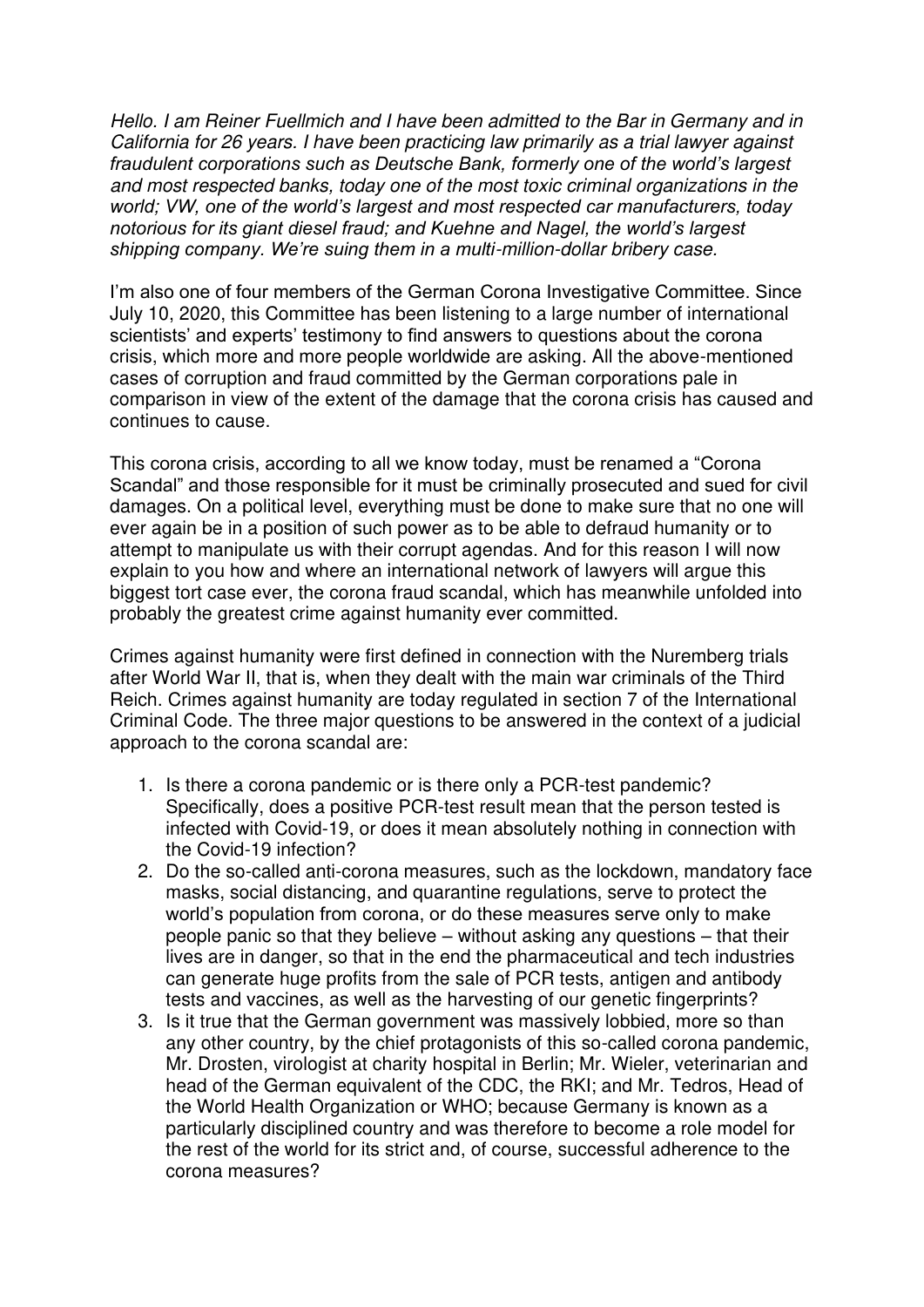Answers to these three questions are urgently needed because the allegedly new and highly dangerous coronavirus has not caused any excess mortality anywhere in the world, and certainly not here in Germany. But the anti-corona measures, whose only basis are the PCR-test results, which are in turn all based on the German Drosten test, have, in the meantime, caused the loss of innumerable human lives and have destroyed the economic existence of countless companies and individuals worldwide. In Australia, for example, people are thrown into prison if they do not wear a mask or do not wear it properly, as deemed by the authorities. In the Philippines, people who do not wear a mask or do not wear it properly, in this sense, are getting shot in the head.

Let me first give you a summary of the facts as they present themselves today. The most important thing in a lawsuit is to establish the facts – that is, to find out what actually happened. That is because the application of the law always depends on the facts at issue. If I want to prosecute someone for fraud, I cannot do that by presenting the facts of a car accident. So what happened here regarding the alleged corona pandemic?

The facts laid out below are, to a large extent, the result of the work of the Corona Investigative Committee. This Committee was founded on July 10, 2020 by four lawyers in order to determine, through hearing expert testimony of international scientists and other experts:

- 1. How dangerous is the virus really?
- 2. What is the significance of a positive PCR test?
- 3. What collateral damage has been caused by the corona measures, both with respect to the world population's health, and with respect to the world's economy?

Let me start with a little bit of background information. What happened in May 2019 and then in early 2020? And what happened 12 years earlier with the swine flu, which many of you may have forgotten about? In May 2019, the stronger of the two parties which govern Germany in a grand coalition, the CDU, held a Congress on Global Health, apparently at the instigation of important players from the pharmaceutical industry and the tech industry. At this Congress, the usual suspects, you might say, gave their speeches. Angela Merkel was there, and the German Secretary of Health, Jens Spahn. But, some other people, whom one would not necessarily expect to be present at such a gathering, were also there: Professor Drosten, virologist from the Charite hospital in Berlin; Professor Wieler, veterinarian and Head of the RKI, the German equivalent of the CDC; as well as Mr. Tedros, philosopher and Head of the World Health Organization (WHO). They all gave speeches there. Also present and giving speeches were the chief lobbyists of the world's two largest health funds, namely the Bill and Melinda Gates Foundation and the Wellcome Trust. Less than a year later, these very people called the shots in the proclamation of the worldwide corona pandemic, made sure that mass PCR tests were used to prove mass infections with Covid-19 all over the world, and are now pushing for vaccines to be invented and sold worldwide.

## T**hese infections, or rather the positive test results that the PCR tests delivered, in turn became the justification for worldwide lockdowns, social**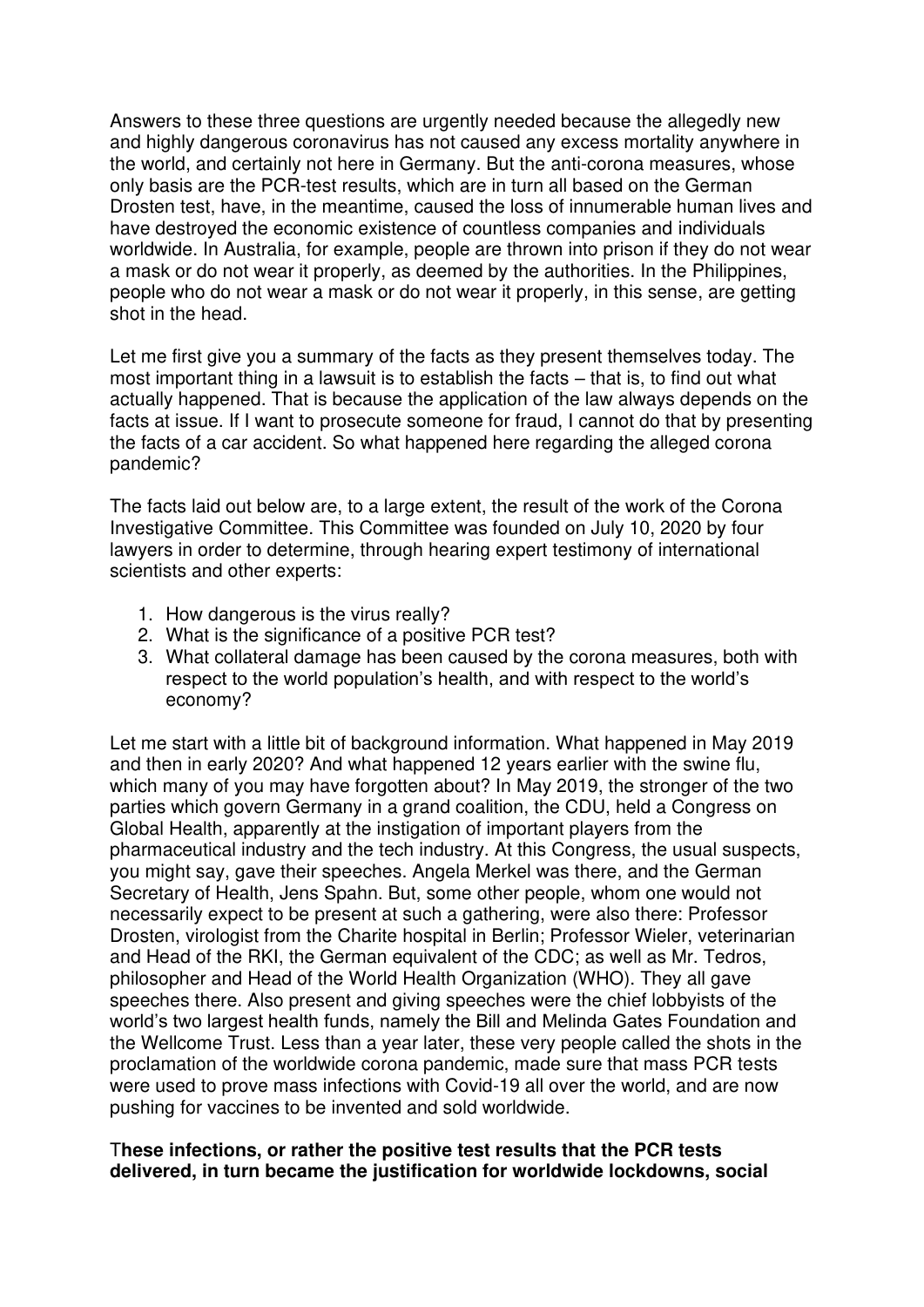**distancing and mandatory face masks.** It is important to note at this point that the definition of a pandemic was changed 12 years earlier. Until then, a pandemic was considered to be a disease that spread worldwide and which led to many serious illnesses and deaths. Suddenly, and for reasons never explained, it was supposed to be a *worldwide disease only*. Many serious illnesses and many deaths were not required any more to announce a pandemic. Due to this change, the WHO, which is closely intertwined with the global pharmaceutical industry, was able to declare the swine flu pandemic in 2009, with the result that vaccines were produced and sold worldwide on the basis of contracts that have been kept secret until today. These vaccines proved to be completely unnecessary because the swine flu eventually turned out to be a mild flu, and never became the horrific plague that the pharmaceutical industry and its affiliated universities kept announcing it would turn into, with millions of deaths certain to happen if people didn't get vaccinated. These vaccines also led to serious health problems. About 700 children in Europe fell incurably ill with narcolepsy and are now forever severely disabled. The vaccines bought with millions of taxpayers' money had to be destroyed with even more taxpayers' money. Already then, during the swine flu, the German virologist Drosten was one of those who stirred up panic in the population, repeating over and over again that the swine flu would claim many hundreds of thousands, even millions of deaths all over the world. In the end, it was mainly thanks to Dr. Wolfgang Wodarg and his efforts as a member of the German Bundestag, and also a member of the Council of Europe, that this hoax was brought to an end before it would lead to even more serious consequences.

Fast forward to March of 2020, when the German Bundestag announced an Epidemic Situation of National Importance, which is the German equivalent of a pandemic in March of 2020 and, based on this, the lockdown with the suspension of all essential constitutional rights for an unforeseeable time, there was only one single opinion on which the Federal Government in Germany based its decision. In an outrageous violation of the universally accepted principle "*audiatur et altera pars*", which means that one must also hear the other side, the only person they listened to was Mr. Drosten.

That is the very person whose horrific, panic-inducing prognoses had proved to be catastrophically false 12 years earlier. We know this because a whistleblower named David Sieber, a member of the Green Party, told us about it. He did so first on August 29, 2020 in Berlin, in the context of an event at which Robert F. Kennedy, Jr. also took part, and at which both men gave speeches. And he did so afterwards in one of the sessions of our Corona Committee.

The reason he did this is that he had become increasingly sceptical about the official narrative propagated by politicians and the mainstream media. He had therefore undertaken an effort to find out about other scientists' opinions and had found them on the Internet. There, he realized that there were a number of highly renowned scientists who held a completely different opinion, which contradicted the horrific prognoses of Mr. Drosten. They assumed – and still do assume – that there was no disease that went beyond the gravity of the seasonal flu, that the population had already acquired cross- or T-cell immunity against this allegedly new virus, and that there was therefore no reason for any special measures, and certainly not for vaccinations.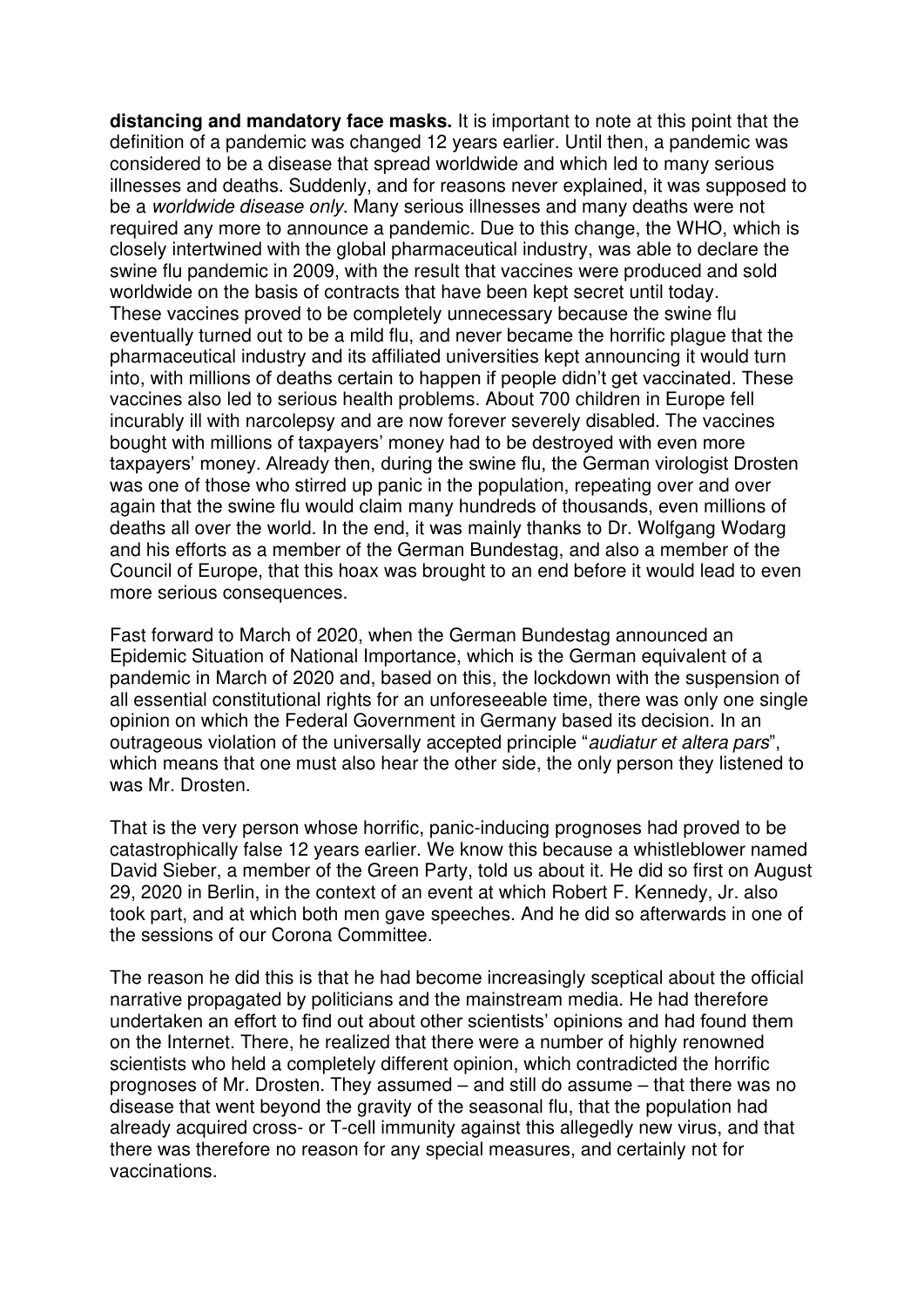These scientists include **Professor John Ioannidis** of Stanford University in California, a specialist in statistics and epidemiology, as well as public health, and at the same time the most quoted scientist in the world; **Professor Michael Levitt,** Nobel prize-winner for chemistry and also a biophysicist at Stanford University; the German professors **Kary Mölling, Sucharit Bhakti, Klud Wittkowski,** as well as **Stefan Homburg;** and now many, many more scientists and doctors worldwide, including Dr. Mike Yeadon. Dr. Mike Yeadon is the former Vice-President and Scientific Director of Pfizer, one of the largest pharmaceutical companies in the world. I will talk some more about him a little later.

At the end of March, beginning of April of 2020, Mr. Sieber turned to the leadership of his Green Party with the knowledge he had accumulated, and suggested that they present these other scientific opinions to the public and explain that, contrary to Mr. Drosten's doomsday prophecies, there was no reason for the public to panic. Incidentally, Lord Sumption, who served as a judge at the British supreme court from 2012 to 2018, had done the very same thing at the very same time and had come to the very same conclusion: that there was no factual basis for panic and no legal basis for the corona measures. Likewise, the former President of the German federal constitutional court expressed – albeit more cautiously – serious doubts that the corona measures were constitutional. But instead of taking note of these other opinions and discussing them with David Sieber, the Green Party leadership declared that Mr. Drosten's panic messages were good enough for the Green Party. Remember, they're not a member of the ruling coalition; they're the opposition. Still, that was enough for them, just as it had been good enough for the Federal Government as a basis for its lockdown decision, they said. They subsequently, the Green Party leadership called David Sieber a conspiracy theorist, without ever having considered the content of his information, and then stripped him of his mandates. Now let's take a look at the current actual situation regarding the virus's danger, the complete uselessness of PCR tests for the detection of infections, and the lockdowns based on non-existent infections. In the meantime, we know that the health care systems were never in danger of becoming overwhelmed by Covid-19. On the contrary, many hospitals remain empty to this day and some are now facing bankruptcy. The hospital ship *Comfort*, which anchored in New York at the time, and could have accommodated a thousand patients, never accommodated more than some 20 patients. Nowhere was there any excess mortality. Studies carried out by Professor Ioannidis and others have shown that the mortality of corona is equivalent to that of the seasonal flu. Even the pictures from Bergamo and New York that were used to demonstrate to the world that panic was in order proved to be deliberately misleading.

Then, the so-called "Panic Paper" was leaked, which was written by the German Department of the Interior. Its classified content shows beyond a shadow of a doubt that, in fact, the population was deliberately driven to panic by politicians and mainstream media. The accompanying irresponsible statements of the Head of the RKI – remember the [German] CDC – Mr. Wieler, who repeatedly and excitedly announced that the corona measures must be followed unconditionally by the population without them asking any question, shows that that he followed the script verbatim. In his public statements, he kept announcing that the situation was very grave and threatening, although the figures compiled by his own Institute proved the exact opposite.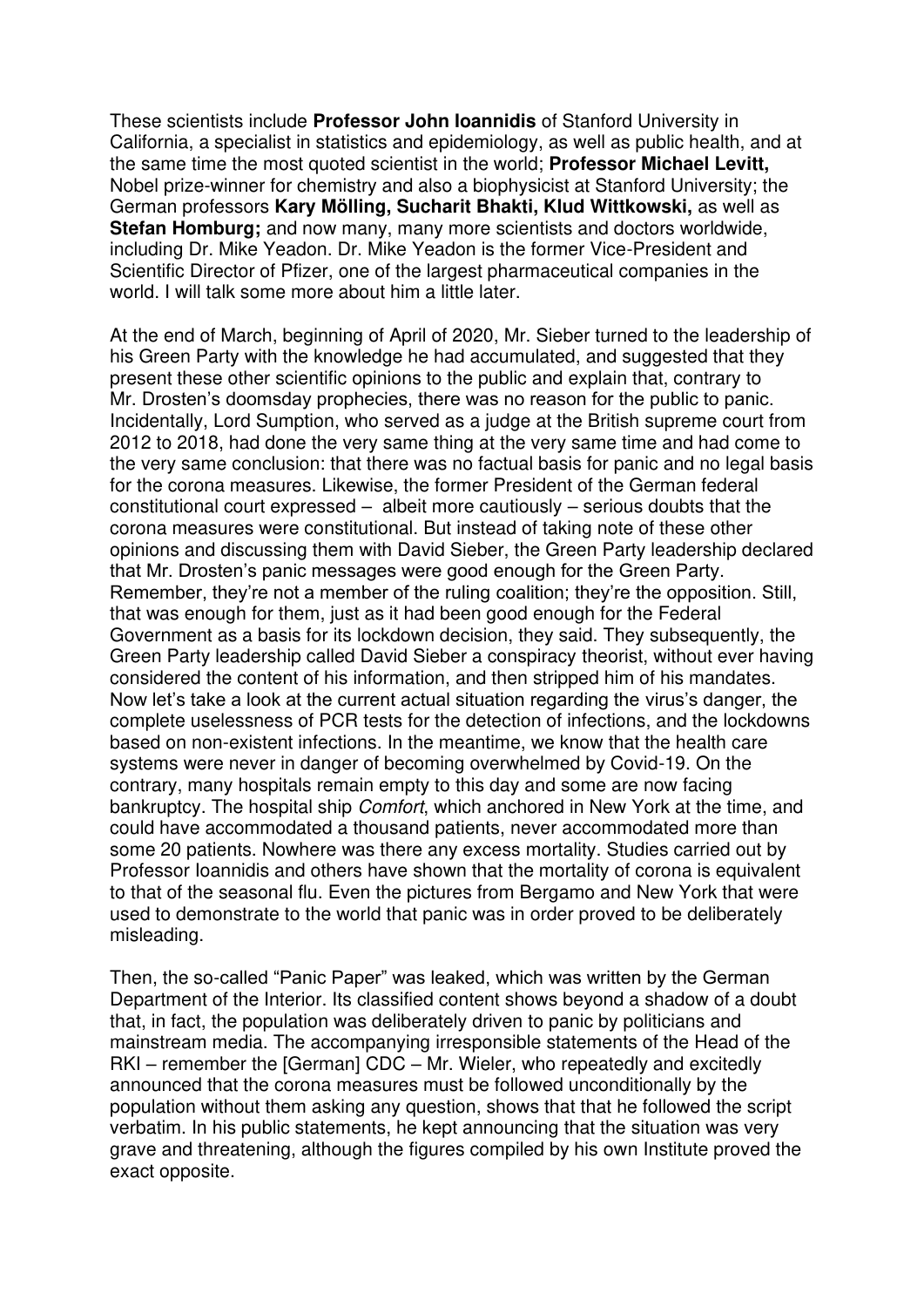Among other things, the "Panic Paper" calls for children to be made to feel responsible – and I quote – "for the painful tortured death of their parents and grandparents if they do not follow the corona rules", that is, if they do not wash their hands constantly and don't stay away from their grandparents. A word of clarification: in Bergamo, the vast majority of deaths, 94% to be exact, turned out to be the result not of Covid-19, but rather the consequence of the government deciding to transfer sick patients, sick with probably the cold or seasonal flu, from hospitals to nursing homes in order to make room at the hospitals for all the Covid patients, who ultimately never arrived. There, at the nursing homes, they then infected old people with a severely weakened immune system, usually as a result of pre-existing medical conditions. In addition, a flu vaccination, which had previously been administered, had further weakened the immune systems of the people in the nursing homes. In New York, only some, but by far not all hospitals were overwhelmed. Many people, most of whom were again elderly and had serious pre-existing medical conditions, and most of whom, had it not been for the panic-mongering, would have just stayed at home to recover, raced to the hospitals. There, many of them fell victim to healthcare-associated infections (or nosocomial infections) on the one hand, and incidents of malpractice on the other hand, for example, by being put on a respirator rather than receiving oxygen through an oxygen mask. Again, to clarify: Covid-19, this is the current state of affairs, is a dangerous disease, just like the seasonal flu is a dangerous disease. And of course, Covid-19, just like the seasonal flu, may sometimes take take a severe clinical course and will sometimes kill patients. However, as autopsies have shown, which were carried out in Germany in particular, by the forensic scientist Professor Klaus Püschel in Hamburg, the fatalities he examined had almost all been caused by serious pre-existing conditions, and almost all of the people who had died had died at the very at a very old age, just like in Italy, meaning they had lived beyond their average life expectancy.

In this context, the following should also be mentioned: the German RKI – that is, again the equivalent of the CDC – had initially, strangely enough, recommended that no autopsies be performed. And there are numerous credible reports that doctors and hospitals worldwide had been paid money for declaring a deceased person a victim of Covid-19 rather than writing down the true cause of death on the death certificate, for example a heart attack or a gunshot wound. Without the autopsies, we would never know that the overwhelming majority of the alleged Covid-19 victims had died of completely different diseases, but not of Covid-19. The assertion that the lockdown was necessary because there were so many different infections with SARS-COV-2, and because the healthcare systems would be overwhelmed is wrong for three reasons, as we have learned from the hearings we conducted with the Corona Committee, and from other data that has become available in the meantime: A. The lockdown was imposed when the virus was already retreating. By the time the lockdown was imposed, the alleged infection rates were already dropping again. B. There's already protection from the virus because of cross- or T-cell immunity. Apart from the above mentioned lockdown being imposed when the infection rates were already dropping, there is also cross- or T-cell immunity in the general population against the corona viruses contained in every flu or influenza wave. This is true, even if this time around, a slightly different strain of the coronavirus was at work. And that is because the body's own immune system remembers every virus it has ever battled in the past, and from this experience, it also recognizes a supposedly new, but still similar, strain of the virus from the corona family. Incidentally, that's how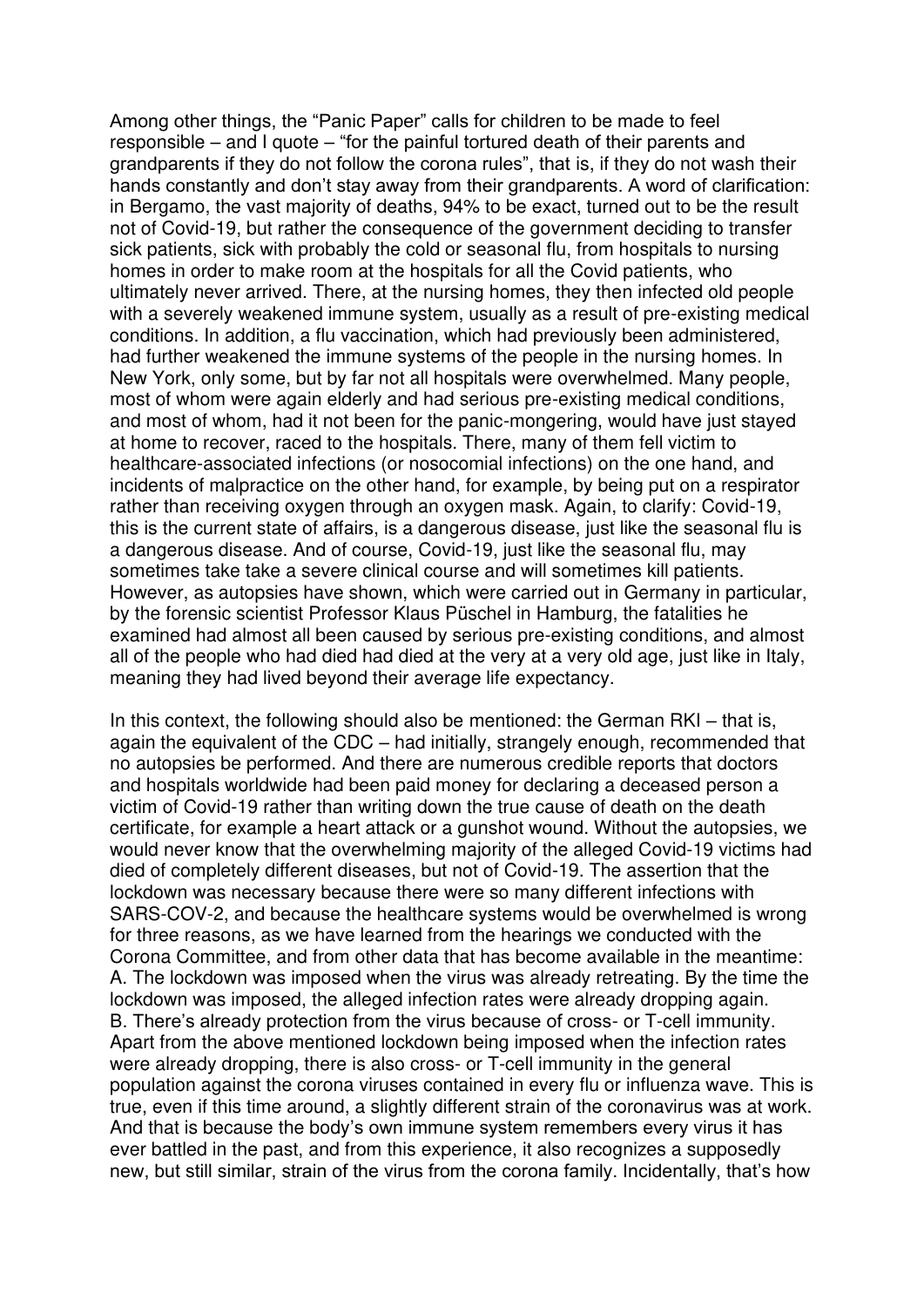the PCR test for the detection of an infection was invented by now infamous Professor Drosten.

At the beginning of January of 2020, based on this very basic knowledge, Mr. Drosten developed his PCR test, which supposedly detects an infection with SARS-COV-2, without ever having seen the real Wuhan virus from China, only having learned from social media reports that there was something going on in Wuhan, he started tinkering on his computer with what would become *his* corona PCR test. For this, he used an old SARS virus, hoping it would be sufficiently similar to the allegedly new strain of the coronavirus found in Wuhan. Then, he sent the result of his computer tinkering to China to determine whether the victims of the alleged new coronavirus tested positive. They did.

And that was enough for the World Health Organization to sound the pandemic alarm and to recommend the worldwide use of the Drosten PCR test for the detection of infections with the virus now called SARS-COV-2. Drosten's opinion and advice was – this must be emphasized once again – the only source for the German government when it announced the lockdown as well as the rules for social distancing and the mandatory wearing of masks. And – this must also be emphasized once again – Germany apparently became the center of especially massive lobbying by the pharmaceutical and tech industry because the world, with reference to the allegedly disciplined Germans, should do as the Germans do in order to survive the pandemic. C. And this is the most important part of our fact-finding: **the PCR test is being used on the basis of false statements, NOT based on scientific facts with respect to infections**. In the meantime, we have learned that these PCR tests, contrary to the assertions of Messrs. Drosten, Wieler and the WHO, do NOT give any indication of an infection with any virus, let alone an infection with SARS-COV-2. Not only are PCR tests expressly not approved for diagnostic purposes, as is correctly noted on leaflets coming with these tests, and as the inventor of the PCR test, Kary Mullis, has repeatedly emphasized. Instead, they're simply incapable of diagnosing any disease. That is: contrary to the assertions of Drosten, Wieler and the WHO, which they have been making since the proclamation of the pandemic, a positive PCR-test result does not mean that an infection is present. If someone tests positive, it does NOT mean that they're infected with anything, let alone with the contagious SARS-COV-2 virus. Even the United States CDC, even this institution agrees with this, and I quote directly from page 38 of one of its publications on the coronavirus and the PCR tests, dated July 13, 2020. First bullet point says:

"*Detection of viral RNA may not indicate the presence of infectious virus or that 2019 nCOV* [novel coronavirus*] is the causative agent for clinical symptoms*." Second bullet point says:

"*The performance of this test has not been established for monitoring treatment of 2019 nCOV infection*." Third bullet point says: "*This test cannot rule out diseases caused by other bacterial or viral pathogens*."

**It is still not clear whether there has ever been a scientifically correct isolation of the Wuhan virus**, so that nobody knows exactly what we're looking for when we test, especially since this virus, just like the flu viruses, mutates quickly. **The PCR swabs take one or two sequences of a molecule that are invisible to the human eye and therefore need to be amplified in many cycles to make it visible**.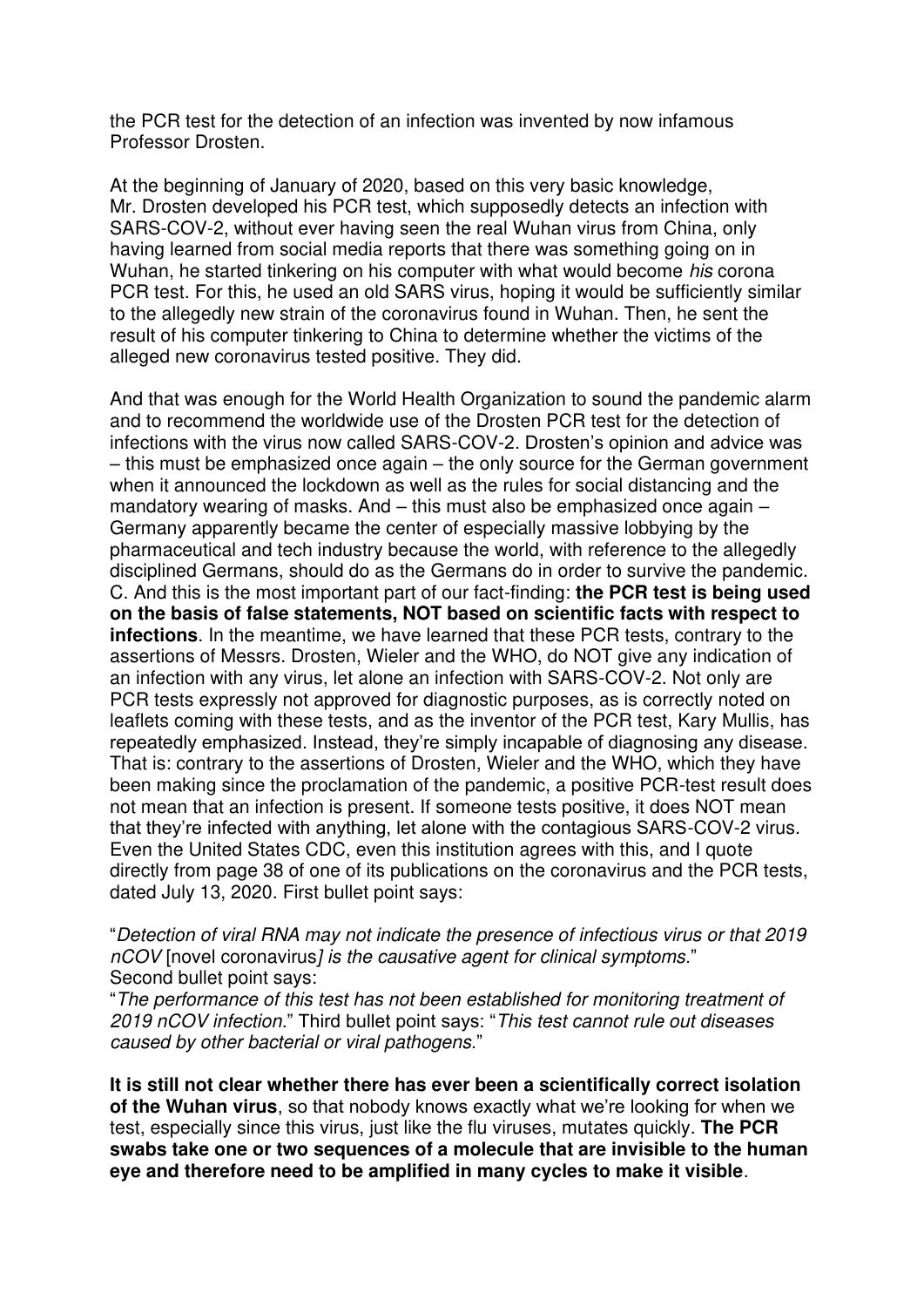Everything over 35 cycles is – as reported by the *New York Times* and others – considered completely unreliable and scientifically unjustifiable. However, **the Drosten test, as well as the WHO-recommended tests that followed his example, are set to 45 cycles.** Can that be because of the desire to produce as many positive results as possible and thereby provide the basis for the false assumption that a large number of infections have been detected?

The test cannot distinguish inactive and reproductive matter. **That means that a positive result may happen because the test detects, for example, a piece of debris, a fragment of a molecule, which may signal nothing else than that the immune system of the person tested won a battle with a common cold in the past.** Even Drosten himself declared in an interview with a German business magazine in 2014, at that time concerning the alleged detection of an infection with the MERS virus, allegedly with the help of the PCR test, that these PCR tests are so highly sensitive that even very healthy and non-infectious people *may test positive*. At that time, he also became very much aware of the powerful role of a panic and fearmongering media, as you'll see at the end of the following quote. He said then, in this interview: "*If, for example, such a pathogen scurries over the nasal mucosa of a nurse for a day or so without her getting sick or noticing anything, then she's suddenly a MERS case. This could also explain the explosion of case numbers in Saudi Arabia. In addition, the media there have made this into an incredible sensation*."

Has he forgotten this? Or is he deliberately concealing this in the corona context because corona is a very lucrative business opportunity for the pharmaceutical industry as a whole? And for Mr. Alford Lund, his co-author in many studies and also a PCR-test producer. In my view, it is completely implausible that he forgot in 2020 what he knew about the PCR tests and told the business magazine in 2014. In short, this test cannot detect any infection, contrary to all false claims stating that it can. An infection, a so-called "hot" infection, requires that the virus, or rather a fragment of a molecule which may be a virus, is not just found somewhere, for example, in the throat of a person without causing any damage – that would be a "cold" infection. Rather, a "hot" infection requires that the virus penetrates into the cells, replicates there and causes symptoms such as headaches or a sore throat. Only then is a person really infected in the sense of a "hot" infection, because only then is a person contagious, that is, able to infect others. Until then, it is completely harmless for both the host and all other people that the host comes into contact with. **Once again, this means that positive test results, contrary to all other claims by Drosten, Wieler, or the WHO**, mean nothing with respect to infections, as even the CDC knows, as quoted above.

Meanwhile, a number of highly respected scientists worldwide assume that there has never been a corona pandemic, but only **a PCR-test pandemic**. This is the conclusion reached by many German scientists, such as professors Bhakti, Reiss, Mölling, Hockertz, Walach and many others, including the above-mentioned Professor John Ioannidis, and the Nobel laureate, Professor Michael Levitt from Stanford University.

The most recent such opinion is that of the aforementioned **Dr. Mike Yeadon**, a former Vice-President and Chief Science Officer at Pfizer, who held this position for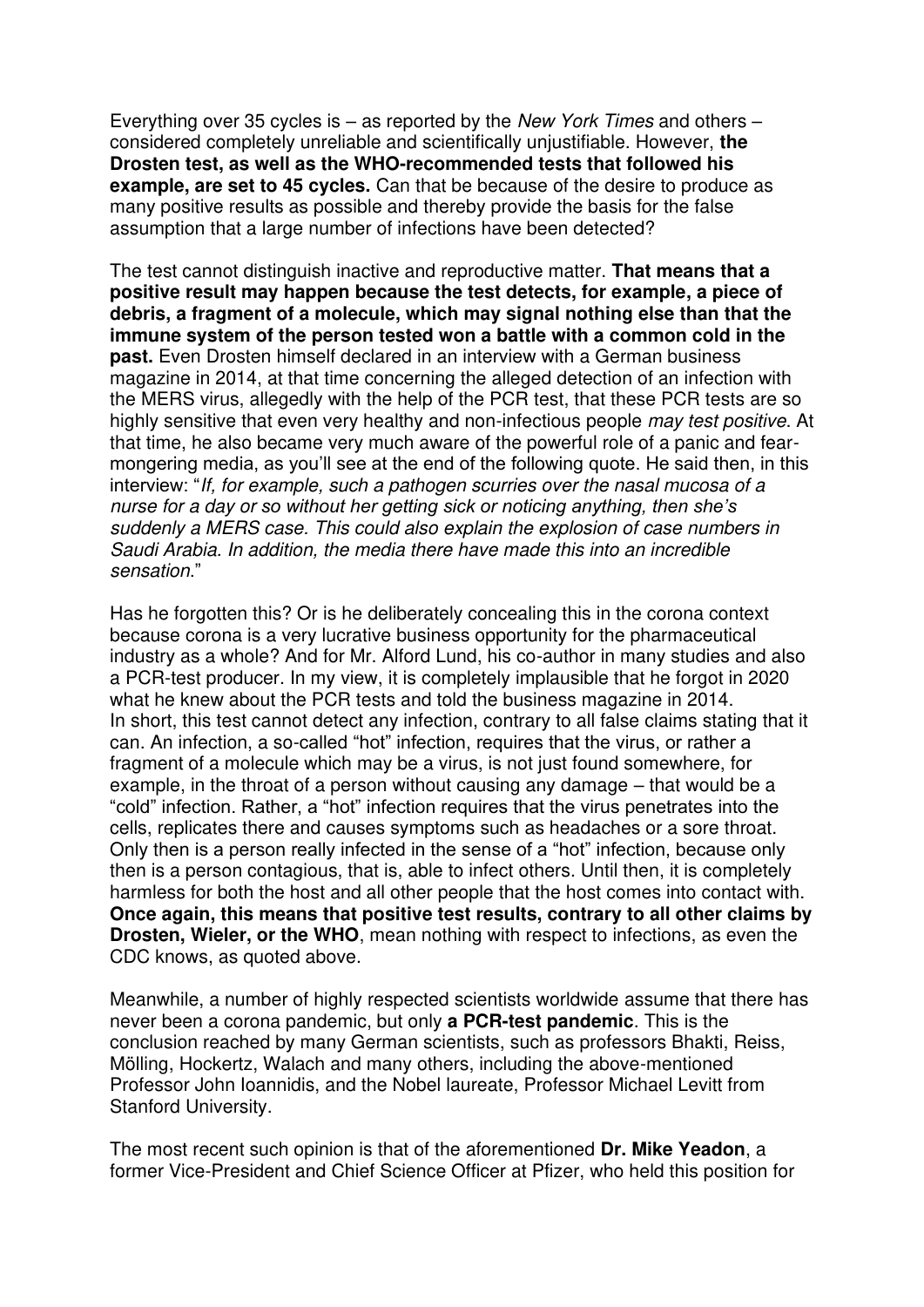16 years. He and his co-authors, all well-known scientists, published a scientific paper in September of 2020 and he wrote a corresponding magazine article on September 20, 2020. Among other things, he and they state – and I quote: "*We're basing our government policy, our economic policy, and the policy of restricting fundamental rights, presumably on completely wrong data and assumptions about the coronavirus. If it weren't for the test results that are constantly reported in the media, the pandemic would be over because nothing really happened. Of course, there are some serious individual cases of illness, but there are also some in every flu epidemic. There was a real wave of disease in March and April, but since then, everything has gone back to normal. Only the positive results rise and sink wildly again and again, depending on how many tests are carried out. But the real cases of illnesses are over. There can be no talk of a second wave. The allegedly new strain of the coronavirus is …*"

## – Dr. Yeadon continues –

"… *only new in that it is a new type of the long-known corona virus. There are at least four coronaviruses that are endemic and cause some of the common colds we experience, especially in winter. They all have a striking sequence similarity to the coronavirus, and because the human immune system recognizes the similarity to the virus that has now allegedly been newly discovered, a T-cell immunity has long existed in this respect. 30 per cent of the population had this before the allegedly new virus even appeared. Therefore, it is sufficient for the so-called herd immunity that 15 to 25 per cent of the population are infected with the allegedly new coronavirus to stop the further spread of the virus. And this has long been the case*." Regarding the all-important PCR tests, Yeadon writes, in a piece called "*[Lies,](https://lockdownsceptics.org/lies-damned-lies-and-health-statistics-the-deadly-danger-of-false-positives/)  [Damned Lies and Health Statistics: The Deadly Danger of False Positives](https://lockdownsceptics.org/lies-damned-lies-and-health-statistics-the-deadly-danger-of-false-positives/)*", dated September 20, 2020, and I quote

"*The likelihood of an apparently positive case being a false positive is between 89 to 94 per cent, or near certainty*."

Dr. Yeadon, in agreement with the professors of immunology Kamera from Germany, Kappel from the Netherlands, and Cahill from Ireland, as well as the microbiologist Dr. Arve from Austria, all of whom testified before the German Corona Committee, explicitly points out that a positive test does not mean that an intact virus has been found.

The authors explain that what the PCR test actually measures is – and I quote: "*Simply the presence of partial RNA sequences present in the intact virus, which could be a piece of dead virus, which cannot make the subject sick, and cannot be transmitted, and cannot make anyone else sick*."

Because of the complete unsuitability of the test for the detection of infectious diseases – tested positive in goats, sheep, papayas and even chicken wings – Oxford Professor Carl Heneghan, Director of the Centre for Evidence-Based Medicine, writes that the Covid virus would never disappear if this test practice were to be continued, but would always be falsely detected in much of what is tested. Lockdowns, as Yeadon and his colleagues found out, do not work. Sweden, with its laissez-faire approach, and Great Britain, with its strict lockdown, for example, have completely comparable disease and mortality statistics. The same was found by US scientists concerning the different US states. It makes no difference to the incidence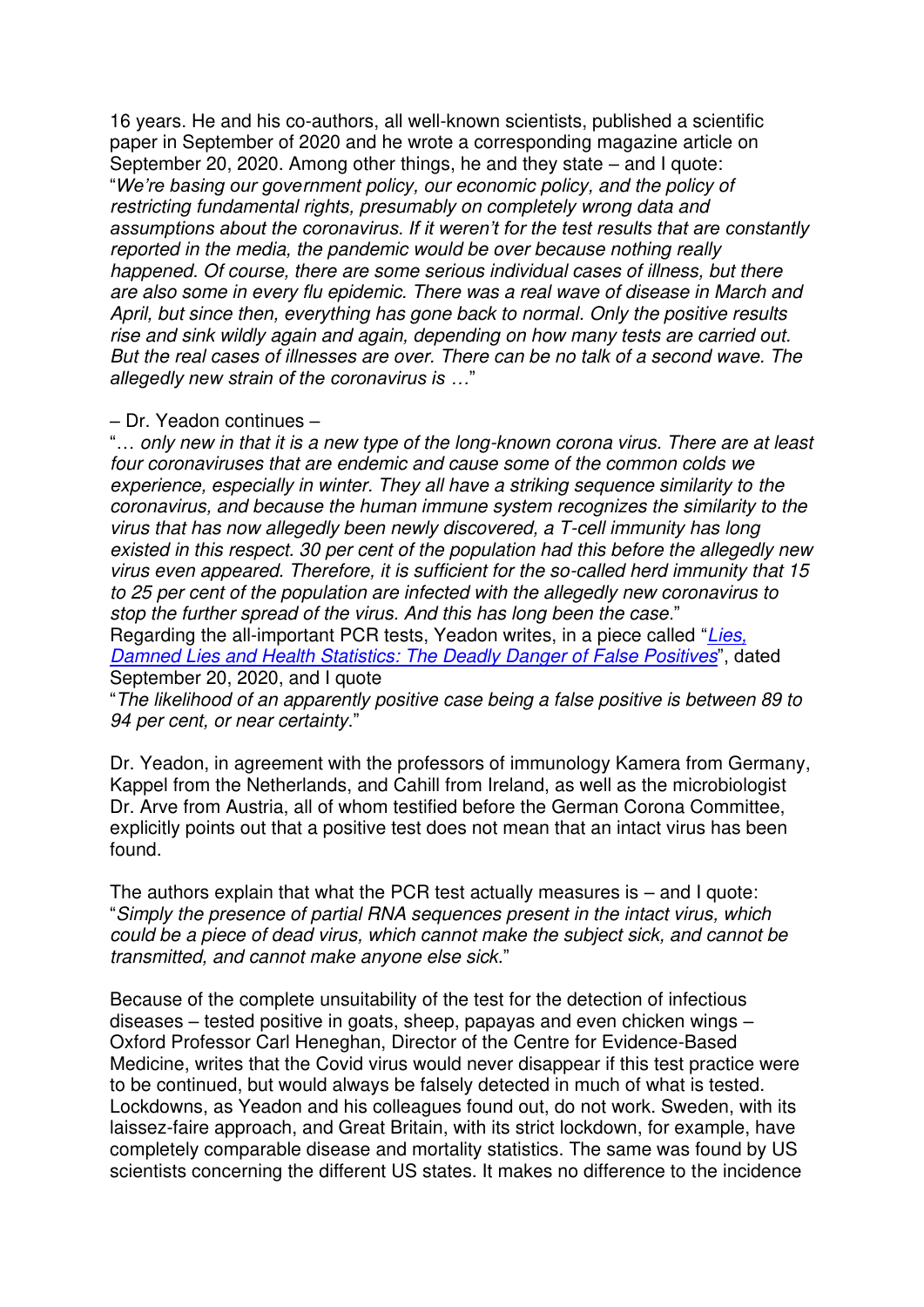of disease whether a state implements a lockdown or not.

With regard to the now infamous Imperial College of London's Professor Neil Ferguson and his completely false computer models warning of millions of deaths, he says that – and I quote: "*No serious scientist gives any validity to Ferguson's model."*  He points out with thinly veiled contempt – again I quote:

"*It's important that you know, most scientists don't accept that it …"* – that is, Ferguson's model – "*was even faintly right. But the government is still wedded to the model*." Ferguson predicted 40 thousand corona deaths in Sweden by May and 100 thousand by June, but it remained at 5,800 which, according to the Swedish authorities, is equivalent to a mild flu. If the PCR tests had not been used as a diagnostic tool for corona infections, there would not be a pandemic and there would be no lockdowns, but everything would have been perceived as just a medium or light wave of influenza, these scientists conclude. Dr. Yeadon in his piece, "*Lies, Damned Lies and Health Statistics: The Deadly Danger of False Positives,* writes: "*This test is fatally flawed and must immediately be withdrawn and never used again in this setting, unless shown to be fixed*." And, towards the end of that article, "*I have explained how a hopelessly performing diagnostic test has been, and continues to be used, not for diagnosis of disease, but it seems solely to create fear*".

Now let's take a look at the current actual situation regarding the severe damage caused by the lockdowns and other measures. Another detailed paper, written by a German official in the Department of the Interior, who is responsible for risk assessment and the protection of the population against risks, was leaked recently. It is now called the "False Alarm" paper. This paper comes to the conclusion that there was that there was and is no sufficient evidence for serious health risks for the population as claimed by Drosten, Wieler and the WHO, but – the author says – there's very much evidence of the corona measures causing gigantic health and economic damage to the population, which he then describes in detail in this paper. This, he concludes, will lead to very high claims for damages, which the government will be held responsible for. This has now become reality, but the paper's author was suspended.

More and more scientists, but also lawyers, recognize that, as a result of the deliberate panic-mongering, and the corona measures enabled by this panic, democracy is in great danger of being replaced by fascist totalitarian models. As I already mentioned above, in Australia, people who do not wear the masks, which more and more studies show, are hazardous to health, or who allegedly do not wear them correctly, are arrested, handcuffed and thrown into jail. In the Philippines, they run the risk of getting shot, but even in Germany and in other previously civilized countries, children are taken away from their parents if they do not comply with quarantine regulations, distance regulations, and mask-wearing regulations. According to psychologists and psychotherapists who testified before the Corona Committee, children are traumatized en masse, with the worst psychological consequences yet to be expected in the medium- and long-term. In Germany alone, to bankruptcies are expected in the fall to strike small- and medium-sized businesses, which form the backbone of the economy. This will result in incalculable tax losses and incalculably high and long-term social security money transfers for – among other things – unemployment benefits.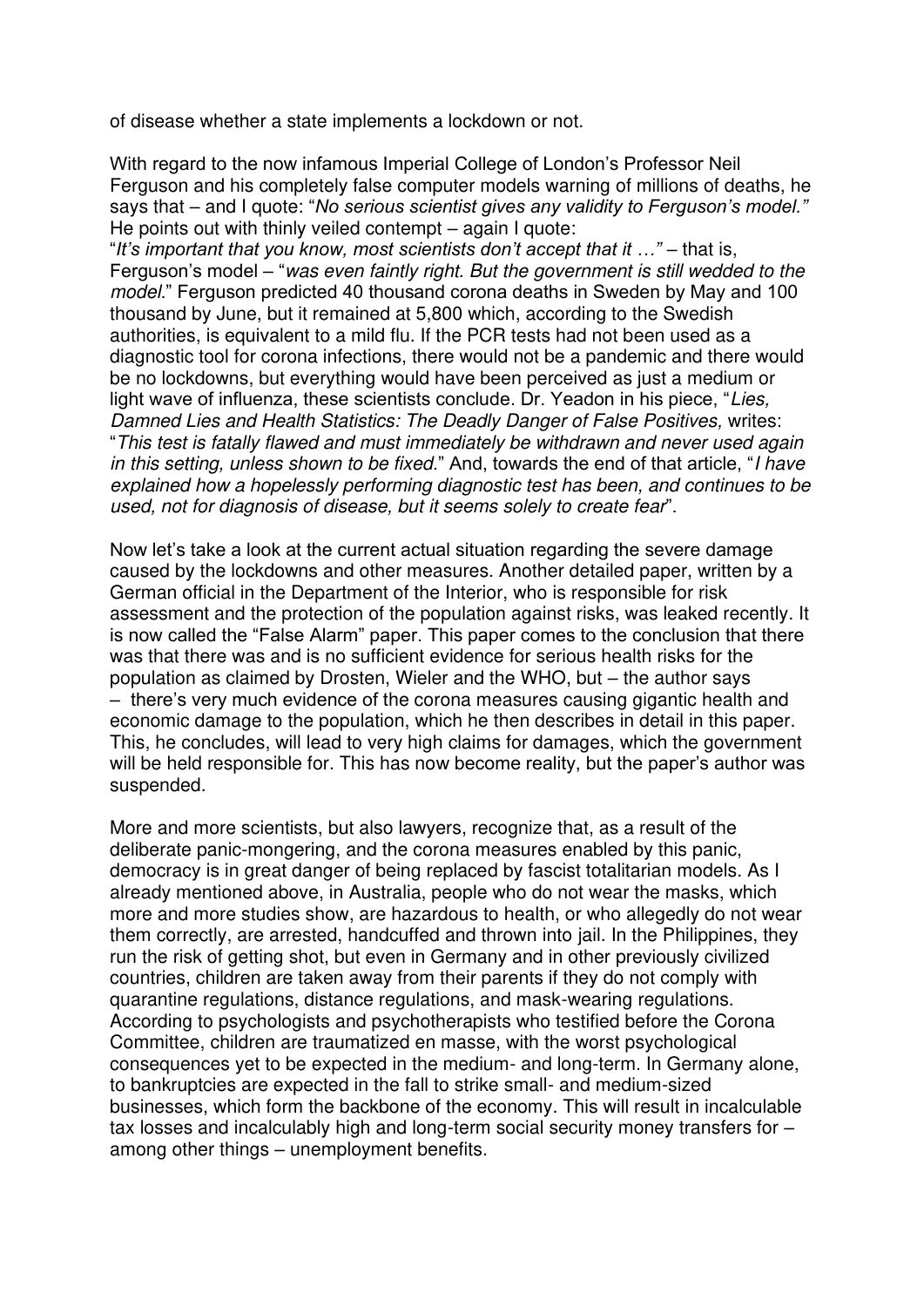Since, in the meantime, pretty much everybody is beginning to understand the full devastating impact of the completely unfounded corona measures, I will refrain from detailing this any further.

Let me now give you a summary of the legal consequences. The most difficult part of a lawyer's work is always to establish the true facts, not the application of the legal rules to these facts. Unfortunately, a German lawyer does not learn this at law school but his Anglo-American counterparts do get the necessary training for this at *their* law schools. And probably for this reason, but also because of the much more pronounced independence of the Anglo-American judiciary, the Anglo-American law of evidence is much more effective in practice than the German one. A court of law can only decide a legal dispute correctly if it has previously determined the facts correctly, which is not possible without looking at all the evidence. And that's why the law of evidence is so important. On the basis of the facts summarized above, in particular those established with the help of the work of the German Corona Committee, the legal evaluation is actually simple. It is simple for all civilized legal systems, regardless of whether these legal systems are based on civil law, which follows the Roman law more closely, or whether they are based on Anglo-American common law, which is only loosely connected to Roman law.

Let's first take a look at the unconstitutionality of the measures. A number of German law professors, including professors Kingreen, Morswig, Jungbluth and Vosgerau have stated, either in written expert opinions or in interviews, in line with the serious doubts expressed by the former president of the federal constitutional court with respect to the constitutionality of the corona measures, that these measures – the corona measures – are without a sufficient factual basis, and also without a sufficient legal basis, and are therefore unconstitutional and must be repealed immediately. Very recently, a judge, Thorsten Schleif is his name, declared publicly that the German judiciary, just like the general public, has been so panic-stricken that it was no longer able to administer justice properly. He says that the courts of law – and I quote – "have all too quickly waved through coercive measures which, for millions of people all over Germany, represent massive suspensions of their constitutional rights. He points out that German citizens – again I quote – "are currently experiencing the most serious encroachment on their constitutional rights since the founding of the federal republic of Germany in 1949". In order to contain the corona pandemic, federal and state governments have intervened, he says, massively, and in part threatening the very existence of the country as it is guaranteed by the constitutional rights of the people.

What about fraud, intentional infliction of damage and crimes against humanity? Based on the rules of criminal law, **asserting false facts concerning the PCR tests or intentional misrepresentation**, as it was committed by Messrs. Drosten, Wieler and WHO, as well as the WHO, can *only* be assessed as fraud. Based on the rules of civil tort law, this translates into intentional infliction of damage. The German professor of civil law, Martin Schwab, supports this finding in public interviews. In a comprehensive legal opinion of around 180 pages, he has familiarized himself with the subject matter like no other legal scholar has done thus far and, in particular, has provided a detailed account of the complete failure of the mainstream media to report on the true facts of this so-called pandemic. Messrs. Drosten, Wieler and Tedros of the WHO all knew, based on their own expertise or the expertise of their institutions,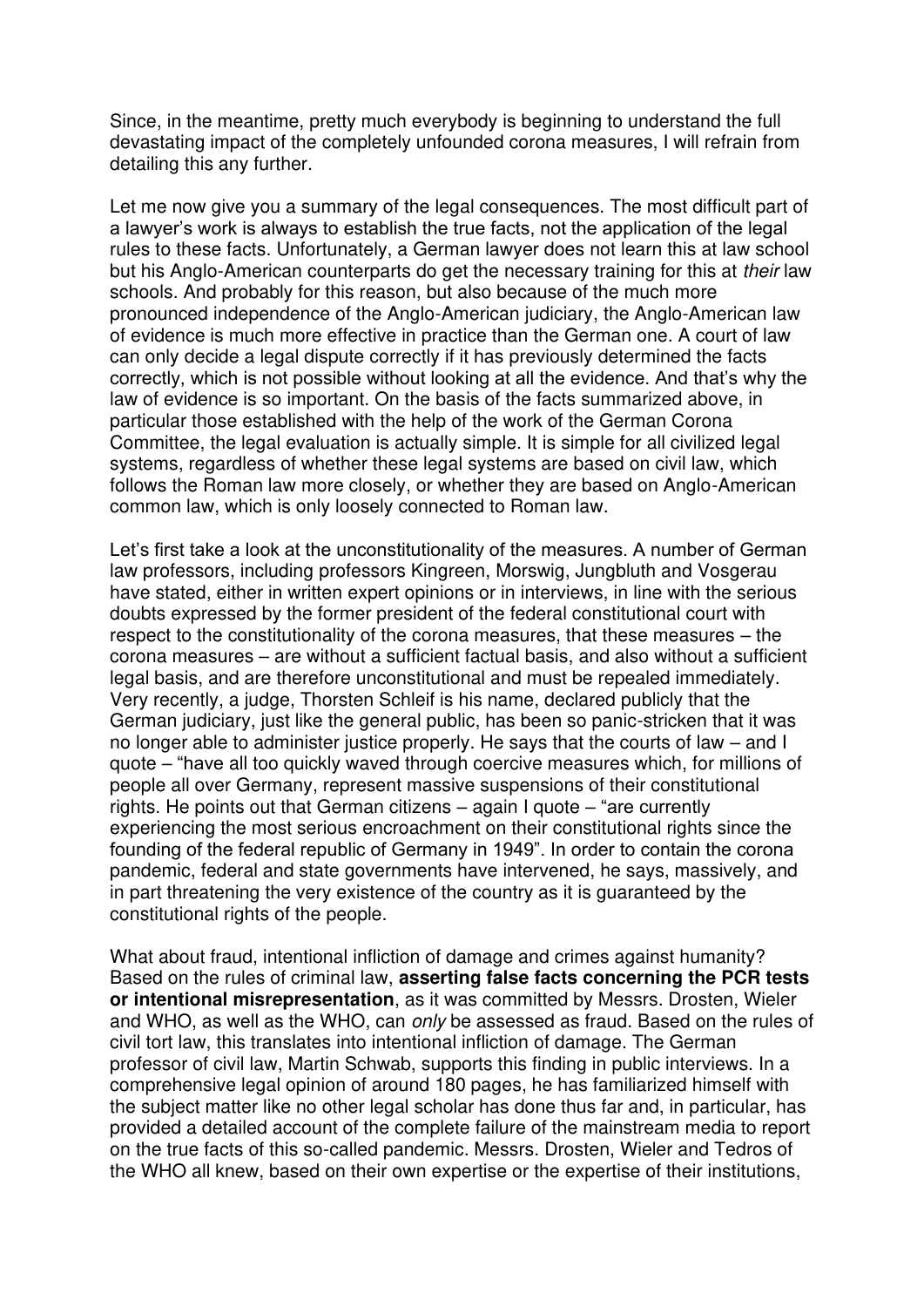that the PCR tests cannot provide any information about infections, but asserted over and over again to the general public that they can, with their counterparts all over the world repeating this. And they all knew and accepted that, on the basis of their recommendations, the governments of the world would decide on lockdowns, the rules for social distancing, and mandatory wearing of masks, the latter representing a *very serious health hazard,* as more and more independent studies and expert statements show. Under the rules of civil tort law, all those who have been harmed by these PCR-test-induced lockdowns are entitled to receive full compensation for their losses. In particular, there is a duty to compensate – that is, a duty to pay damages for the loss of profits suffered by companies and self-employed employed persons as a result of the lockdown and other measures.

In the meantime, however, the anti-corona measures have caused, and continue to cause, such devastating damage to the world population's health and economy that the crimes committed by Messrs. Drosten, Wieler and the WHO *must be legally qualified as actual crimes against humanity*, as defined in section 7 of the International Criminal Code.

How can we do something? What can we do? Well, the class action is the best route to compensatory damages and to political consequences. The so-called class action lawsuit is based on English law and exists today in the USA and in Canada. It enables a court of law to allow a complaint for damages to be tried as a class action lawsuit at the request of a plaintiff if:

- 1. As a result of a damage-inducing event …
- 2. A large number of people suffer the same type of damage.

Phrased differently, a judge can allow a class-action lawsuit to go forward if common questions of law and fact make up the vital component of the lawsuit. Here, the common questions of law and fact revolve around the worldwide PCR-test-based lockdowns and its consequences. Just like the VW diesel passenger cars were functioning products, but they were defective due to a so-called defeat device because they didn't comply with the emissions standards, so too the PCR tests – which are perfectly good products in other settings – are defective products when it comes to the diagnosis of infections. Now, if an American or Canadian company or an American or Canadian individual decides to sue these persons in the United States or Canada for damages, then the court called upon to resolve this dispute may, upon request, allow this complaint to be tried as a class action lawsuit. If this happens, all affected parties worldwide will be informed about this through publications in the mainstream media and will thus have the opportunity to join this class action within a certain period of time, to be determined by the court. It should be emphasized that nobody *must* join the class action, but every injured party *can* join the class.

The advantage of the class action is that *only one trial is needed*, namely to try the complaint of a representative plaintiff who is affected in a manner typical of everyone else in the class. This is, firstly, cheaper, and secondly, faster than hundreds of thousands or more individual lawsuits. And thirdly, it imposes less of a burden on the courts. Fourthly, as a rule it allows a much more precise examination of the accusations than would be possible in the context of hundreds of thousands, or more